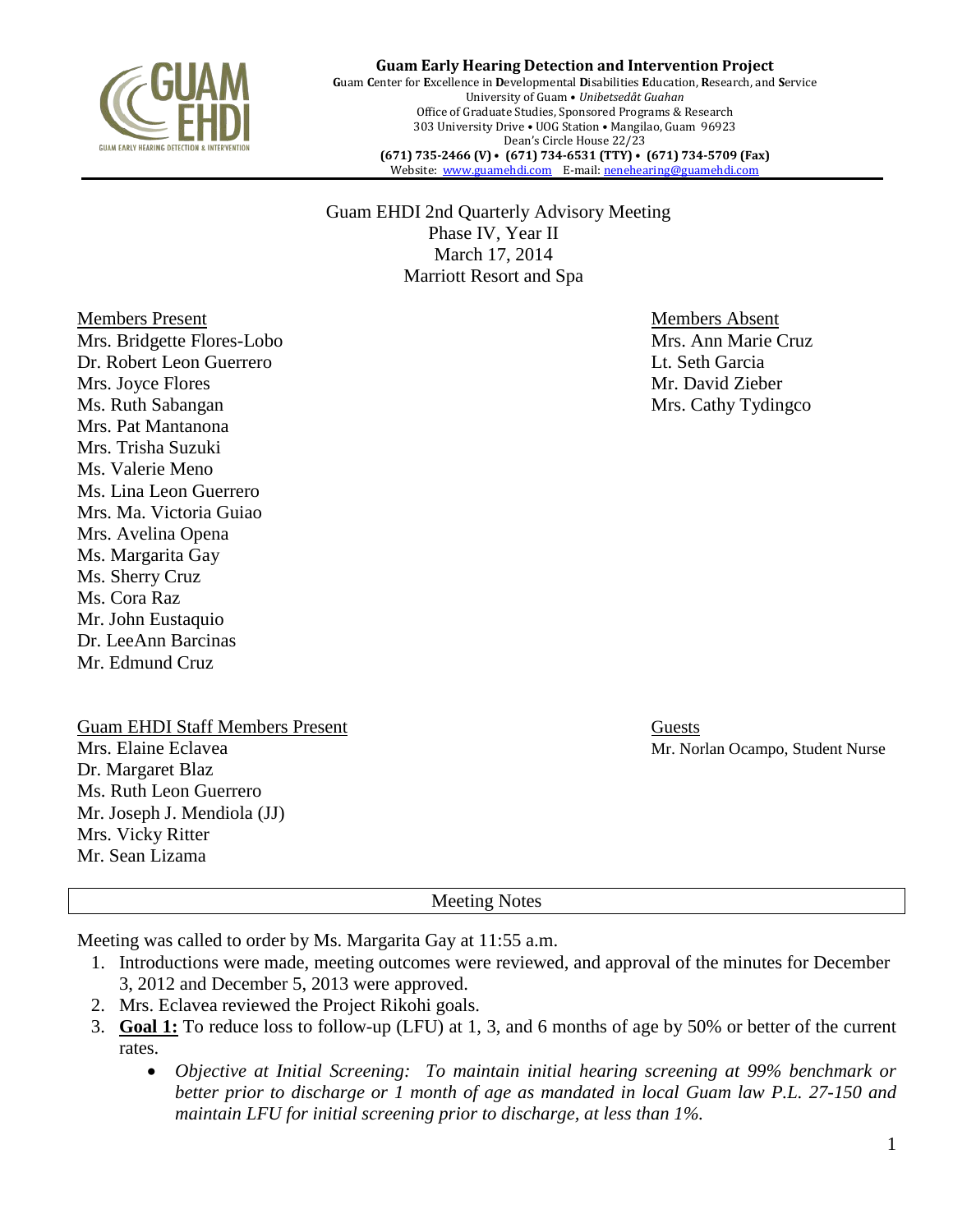- Mrs. Avelina Opena and Ms. Lina Leon Guerrero reported on Guam Memorial Hospital Authority's (GMHA) and Sagua Managu Birthing Center's (SMBC), initial hearing screening data from October to December 2013. The combined total screening rate for GMHA and SMBC is 96%, and a Failed Initial Screening (FIS) rate of 6%*.*
- *Objective at Outpatient Rescreen: At outpatient rescreen, reduce LFU rates from an average of 13% to 6.5% or less.*
	- $\triangleright$  Mrs. Pat Mantanona reported on outpatient rescreen data for the same time period. The average LFU rate for the quarter was 9%, an improvement of 1% from last quarter.
	- $\triangleright$  Mr. JJ Mendiola reported SMBC again had no infants Lost to Follow-up (LFU) for Rescreen for this reporting period.
- *Objective at Diagnostic Audiological Evaluation (DAE): To reduce the LFU for DAE by 3 months of age, from 6% to less than 1%.*
	- Mrs. Mantanona reported that no infants were LFU for DAE. Of the two babies noted as "pending completion of DAE", one did not show up for their DAE appointment, and the other infant has an appointment for DAE this month.
- *Objective at Early Intervention: To continue to monitor enrollment of infants with hearing loss to ensure early intervention services by 6 months of age and to continue to maintain LFU for early intervention at less than 1%.*
	- $\triangleright$  Mrs. Mantanona reported that for this reporting period, 3 children had an Individualized Family Service Plan (IFSP) in place by 6 months of age and 2 families refused services and had no IFSP completed.
	- $\triangleright$  Mrs. Eclavea asked if those families that had refused Early Intervention services were referred back to the child's MD for continued follow-up. Mrs. Mantanona responded that she will check on this. *This could be a new strategy for all families that refuse GEIS (Guam Early Intervention System) services.*
	- *Recommendation to GEIS:* Ms. Cora Raz recommended that GEIS ask parents who refuse GEIS services to visit the Deaf and Hard of Hearing classroom.
- *Objective at High Risk: To reduce the LFU for infants with high-risk factors from an average of 32% to 16% or less.* 
	- $\triangleright$  Mrs. Mantanona reported that the average high risk LFU rate for this reporting period is 5%, which is markedly below the goal set for Guam's high risk population! Additionally, Mrs. Mantanona added that there are no more Check Me Out Fairs being held.
	- *New strategy:* Flag physicians when a child has risk factors.
- 1. **Goal 2:** Using the National Initiative on Child Health Quality (NICHQ) Learning Collaboratives, identify within the Guam EHDI system where infants and families are getting "loss" and to implement any culturally appropriate programmatic changes, small or large, that will prevent LFU from happening.
	- Mrs. Eclavea discussed the Model for Improvement (MFI) Area of Focus that is planned in collaboration from Southern Region Community Health Center, as well as the potential to reconvene the old Area of Focus with GEIS. Ms. Mantanona added that with the recent move of GEIS to another building in Tiyan, their phone system is still in flux, internet access is minimal, and contact by email is the main method of contact right now.